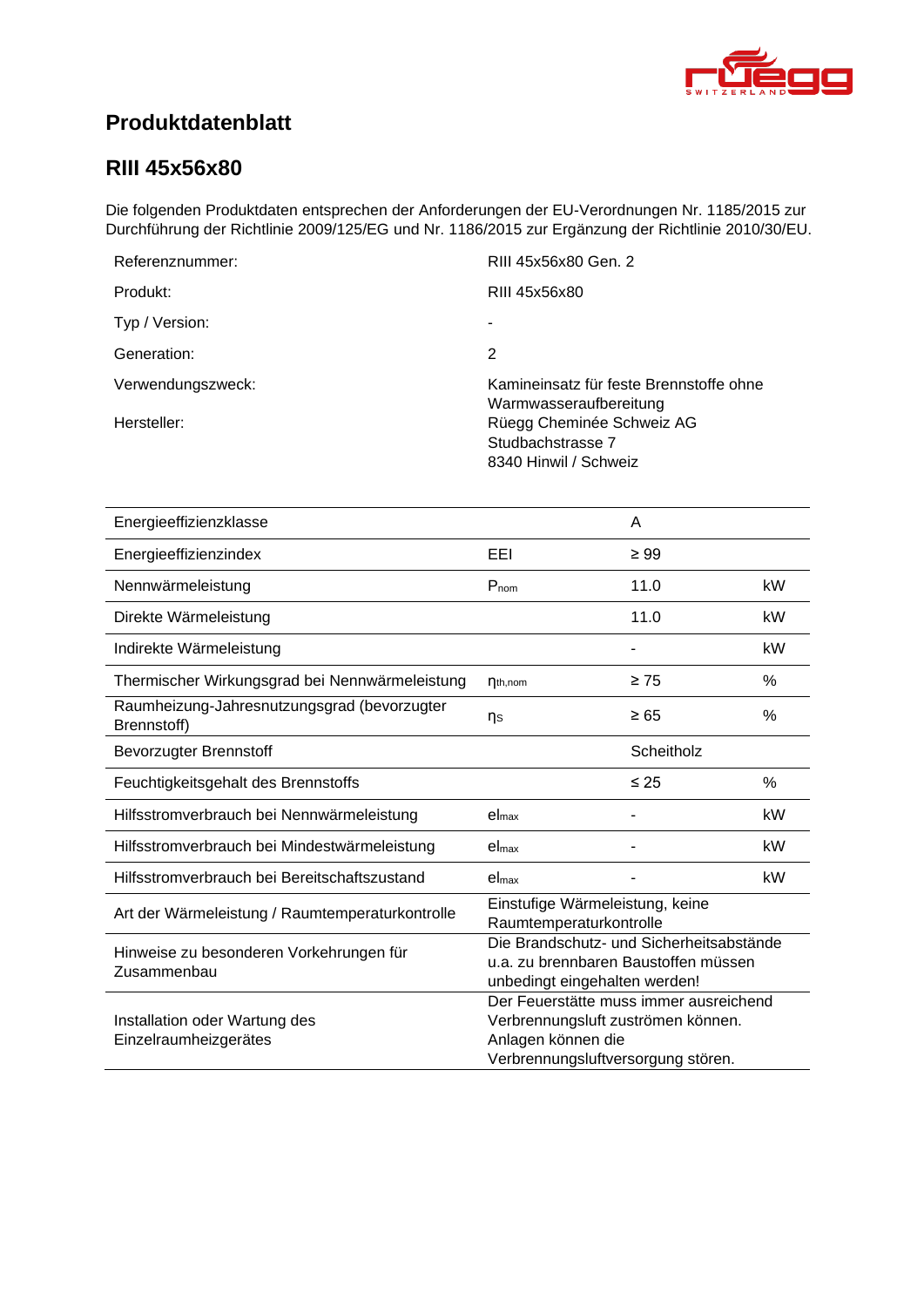

## **Product data sheet**

### **RIII [45x56x80](#page-0-0)**

The following product data comply with the requirements of EU Regulations No. 1185/2015 implementing Directive 2009/125/EC and No. 1186/2015 supplementing Directive 2010/30/EU.

| Identification code: | RIII 45x56x80 Gen. 2                                      |
|----------------------|-----------------------------------------------------------|
| Product:             | RIII 45x56x80                                             |
| Type / Version:      | ٠                                                         |
| Generation:          | 2                                                         |
| Intended use:        | Insert appliance or open fire without hot water<br>supply |
| Manufacturer:        | Rüegg Cheminée Schweiz AG                                 |
|                      | Studbachstrasse 7                                         |
|                      | 8340 Hinwil / Switzerland                                 |

| Energy efficiency class                                  |                                                                                                                                           | A           |      |
|----------------------------------------------------------|-------------------------------------------------------------------------------------------------------------------------------------------|-------------|------|
| Energy efficiency index                                  | EEL                                                                                                                                       | $\geq 99$   |      |
| Nominal heat output                                      | $P_{nom}$                                                                                                                                 | 11.0        | kW   |
| Direct heat power                                        |                                                                                                                                           | 11.0        | kW   |
| Indirect heat power                                      |                                                                                                                                           |             | kW   |
| Thermal efficiency at nominal heat output                | $\eta_{th,nom}$                                                                                                                           | $\geq 75$   | $\%$ |
| Space heating annual utilization rate (preferred fuel)   | ns                                                                                                                                        | $\geq 65$   | %    |
| Preferred fuel                                           |                                                                                                                                           | Wooden logs |      |
| Fuel moisture content                                    |                                                                                                                                           | $\leq 25$   | $\%$ |
| Auxiliary power consumption at nominal heat output       | $el_{\text{max}}$                                                                                                                         |             | kW   |
| Auxiliary power consumption at minimum heat<br>output    | $el_{max}$                                                                                                                                |             | kW   |
| Auxiliary power consumption in standby mode              | el <sub>max</sub>                                                                                                                         |             | kW   |
| Type of heat output / room temperature control           | Single stage heat output, no room<br>temperature control                                                                                  |             |      |
| Notes on special precautions for assembly                | The fire protection and safety distances to<br>combustible building materials, among<br>others, must be observed without fail!            |             |      |
| Installation or maintenance of the single room<br>heater | Sufficient combustion air must always be<br>able to flow to the fireplace. Installations can<br>interfere with the combustion air supply. |             |      |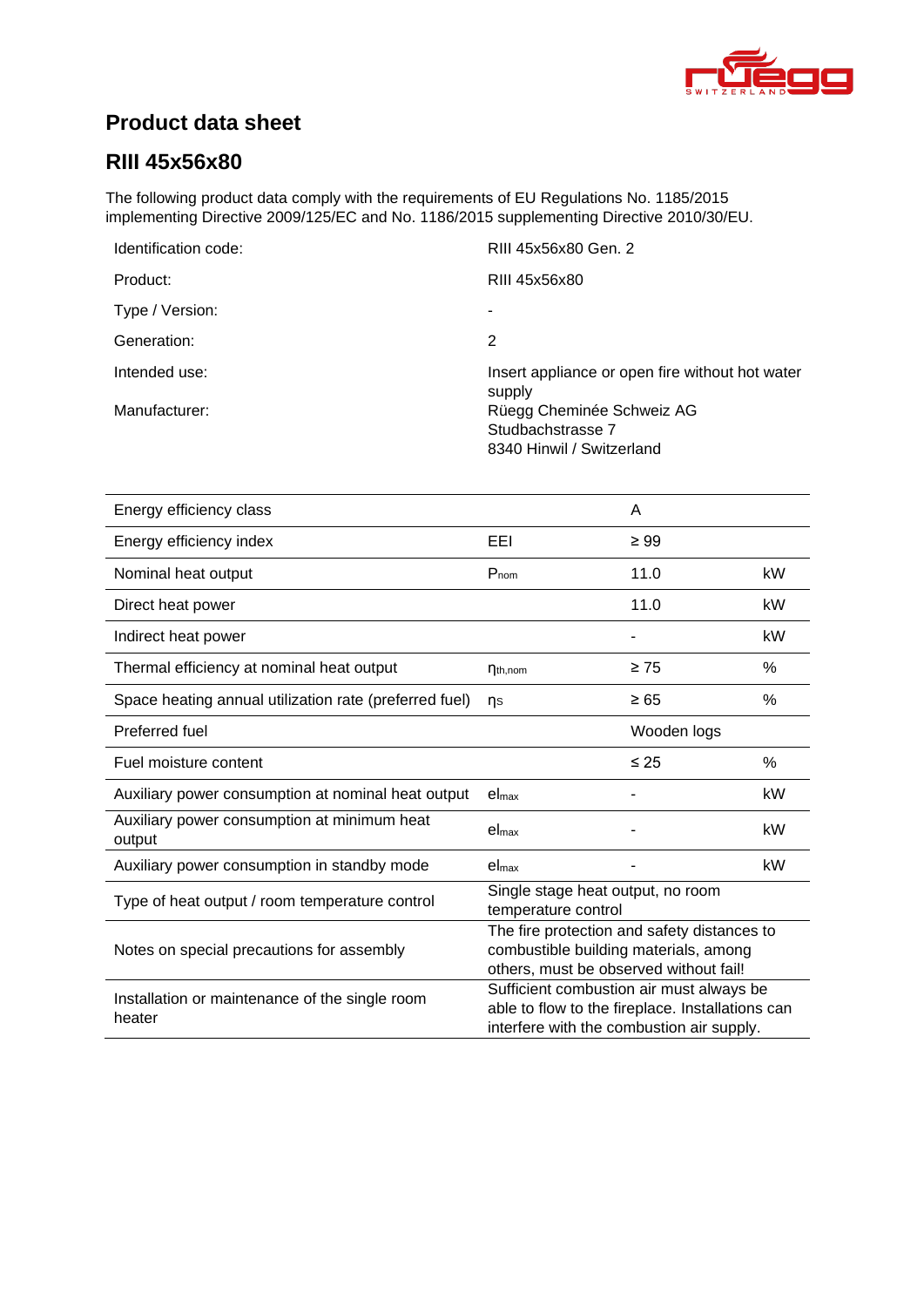

## **Fiche de produit**

### **RIII [45x56x80](#page-0-0)**

Les données suivantes sur les produits sont conformes aux exigences des règlements européens n° 1185/2015 portant application de la directive 2009/125/CE et n° 1186/2015 complétant la directive 2010/30/UE.

| Numéro de référence: | RIII 45x56x80 Gen. 2                                                                  |
|----------------------|---------------------------------------------------------------------------------------|
| Produit:             | RIII 45x56x80                                                                         |
| Typ / Version:       | ۰                                                                                     |
| Génération:          | 2                                                                                     |
| Usage:               | Foyer ouvert et inserts à alimentation manuelle<br>pour combustibles minéraux solides |
| Fabricant:           | Rüegg Cheminée Schweiz AG<br>Studbachstrasse 7<br>8340 Hinwil / Suisse                |

| Classe d'efficacité énergétique                                            |                                                                                                                                                                                        | A              |      |
|----------------------------------------------------------------------------|----------------------------------------------------------------------------------------------------------------------------------------------------------------------------------------|----------------|------|
| Indice d'efficacité énergétique                                            | EEL                                                                                                                                                                                    | $\geq 99$      |      |
| Puissance nominale                                                         | $P_{nom}$                                                                                                                                                                              | 11.0           | kW   |
| Puissance thermique directe                                                |                                                                                                                                                                                        | 11.0           | kW   |
| Puissance thermique indirecte                                              |                                                                                                                                                                                        |                | kW   |
| Rendement thermique à la puissance thermique<br>nominale                   | $\eta_{th,nom}$                                                                                                                                                                        | $\geq 75$      | $\%$ |
| Rendement annuel du chauffage des locaux<br>(combustible préféré)          | ηs                                                                                                                                                                                     | $\geq 65$      | %    |
| Combustible préféré                                                        |                                                                                                                                                                                        | Bûches de bois |      |
| Taux d'humidité du combustible                                             |                                                                                                                                                                                        | $\leq 25$      | $\%$ |
| Consommation de courant auxiliaire à la puissance<br>thermique nominale    | el <sub>max</sub>                                                                                                                                                                      |                | kW   |
| Consommation de courant auxiliaire à la puissance<br>thermique minimale    | el <sub>max</sub>                                                                                                                                                                      |                | kW   |
| Consommation de courant auxiliaire en état de<br>veille                    | el <sub>max</sub>                                                                                                                                                                      |                | kW   |
| Type de puissance thermique / contrôle de la<br>température ambiante       | Puissance thermique à un niveau, pas de<br>contrôle de la température ambiante                                                                                                         |                |      |
| Remarques sur les précautions particulières à<br>prendre pour l'assemblage | Les distances de sécurité et de protection<br>contre les incendies, entre autres par rapport<br>aux matériaux de construction inflammables,<br>doivent impérativement être respectées! |                |      |
| Installation ou entretien de l'appareil de chauffage<br>individuel         | Le foyer doit toujours pouvoir bénéficier d'un<br>flux d'air de combustion suffisant. Les<br>installations peuvent perturber l'alimentation<br>en air de combustion.                   |                |      |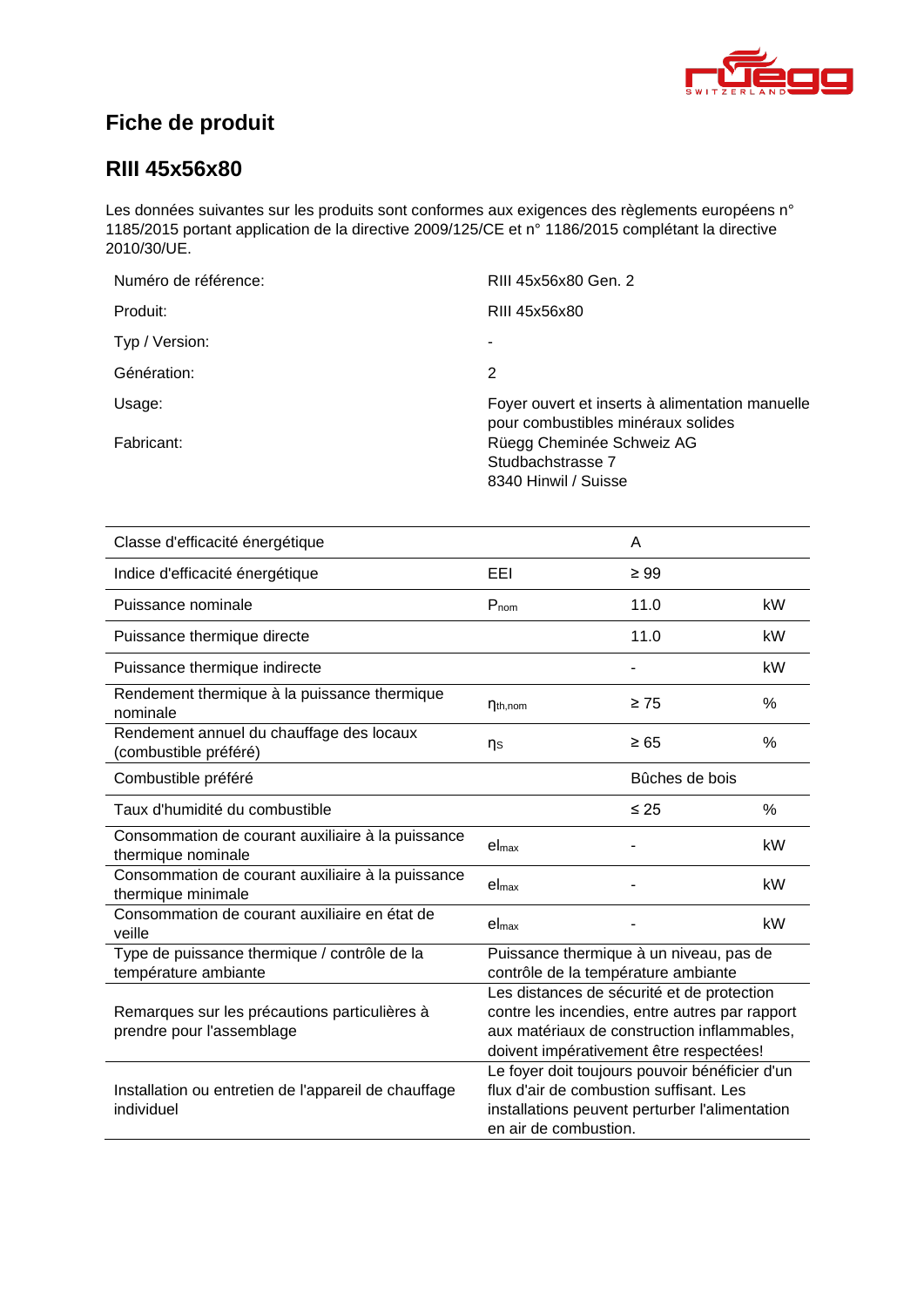

# **Productgegevensblad**

### **RIII [45x56x80](#page-0-0)**

De volgende productgegevens voldoen aan de eisen van EU-verordeningen nr. 1185/2015 tot uitvoering van Richtlijn 2009/125/EG en nr. 1186/2015 tot aanvulling van Richtlijn 2010/30/EU.

| Referentienummer: | RIII 45x56x80 Gen. 2                                                        |
|-------------------|-----------------------------------------------------------------------------|
| Productnaam:      | RIII 45x56x80                                                               |
| Type / Versie:    |                                                                             |
| Generatie:        | 2                                                                           |
| Gebruiksdoel:     | Inbouwhaard voor vaste brandstoffen zonder<br>bereiding van warm water      |
| Fabrikant:        | Rüegg Cheminée Schweiz AG<br>Studbachstrasse 7<br>8340 Hinwil / Zwitserland |

| Energie-efficiëntieklasse                                          |                                                                                                                                                  | A         |               |
|--------------------------------------------------------------------|--------------------------------------------------------------------------------------------------------------------------------------------------|-----------|---------------|
| Energie-efficiëntie-index                                          | EEI                                                                                                                                              | $\geq 99$ |               |
| Nominale warmteafgifte                                             | $P_{nom}$                                                                                                                                        | 11.0      | kW            |
| Directe warmteafgifte                                              |                                                                                                                                                  | 11.0      | kW            |
| Indirecte warmteafgifte                                            |                                                                                                                                                  |           | kW            |
| Thermisch rendement bij nominaal<br>verwarmingsvermogen            | $\eta_{th,nom}$                                                                                                                                  | $\geq 75$ | $\frac{0}{0}$ |
| Jaarlijks rendement ruimteverwarming<br>(voorkeursbrandstof)       | ηs                                                                                                                                               | $\geq 65$ | $\%$          |
| Voorkeur voor brandstof                                            | Gekloofd brandhout                                                                                                                               |           |               |
| Vochtgehalte van de brandstof                                      |                                                                                                                                                  | $\leq 25$ | $\frac{0}{0}$ |
| Hulpstroomverbruik bij nominale warmteafgifte                      | el <sub>max</sub>                                                                                                                                |           | kW            |
| Hulpstroomverbruik bij minimale warmteafgifte                      | el <sub>max</sub>                                                                                                                                |           | kW            |
| Hulpstroomverbruik bij stand-by                                    | el <sub>max</sub>                                                                                                                                |           | kW            |
| Type warmteafgifte / ruimtetemperatuurregeling                     | Eentraps warmteafgifte, geen<br>ruimtetemperatuurregeling                                                                                        |           |               |
| Opmerkingen over bijzondere<br>voorzorgsmaatregelen bij de montage | De brandbeveiliging en veiligheidsafstanden<br>tot o.a. brandbare bouwmaterialen moeten<br>absoluut in acht worden genomen!                      |           |               |
| Installatie of onderhoud van de<br>eenkamerverwarming              | Er moet altijd voldoende verbrandingslucht<br>naar de haard kunnen stromen. Installaties<br>kunnen de toevoer van verbrandingslucht<br>hinderen. |           |               |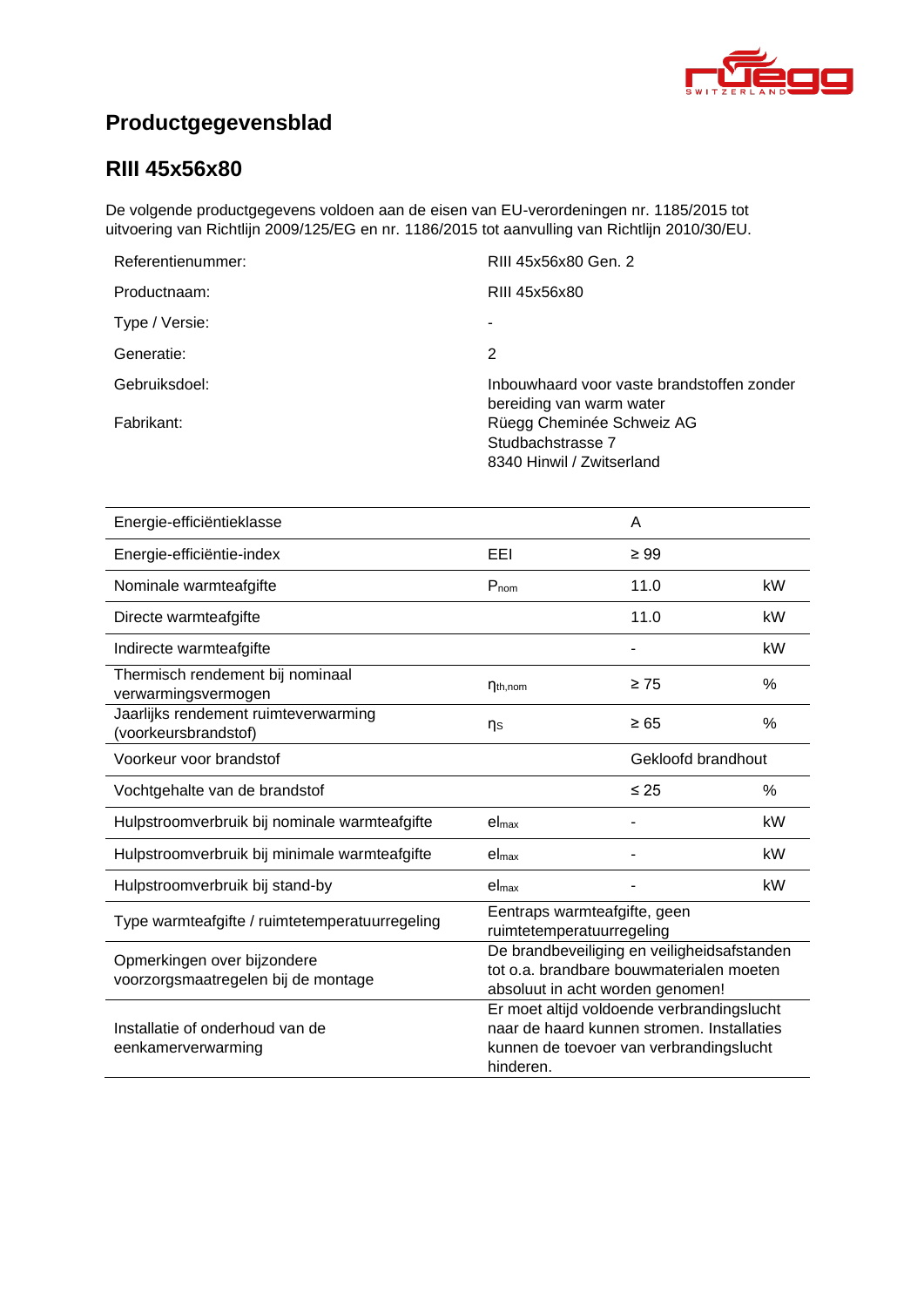

# **Scheda tecnica del prodotto**

### **RIII [45x56x80](#page-0-0)**

I seguenti dati del prodotto sono conformi ai requisiti dei regolamenti UE n. 1185/2015 che attuano la direttiva 2009/125/CE e n. 1186/2015 che integrano la direttiva 2010/30/UE.

| Numero di riferimento: | RIII 45x56x80 Gen. 2                                                                  |
|------------------------|---------------------------------------------------------------------------------------|
| Prodotto:              | RIII 45x56x80                                                                         |
| Tipo / Versione:       |                                                                                       |
| Genere:                | 2                                                                                     |
| Utilizzo:              | Focolare aperto e chiuso con alimentazione<br>manuale di combustibile minerale solido |
| Produttore:            | Rüegg Cheminée Schweiz AG<br>Studbachstrasse 7<br>8340 Hinwil / Svizzera              |

| Classe di efficienza energetica                                                 |                                                                                                                                                                              | A         |      |
|---------------------------------------------------------------------------------|------------------------------------------------------------------------------------------------------------------------------------------------------------------------------|-----------|------|
| Indice di efficienza energetica                                                 | EEL                                                                                                                                                                          | $\geq 99$ |      |
| Potenza termica nominale                                                        | Pnom                                                                                                                                                                         | 11.0      | kW   |
| Uscita di calore diretto                                                        |                                                                                                                                                                              | 11.0      | kW   |
| Potenza termica indiretta                                                       |                                                                                                                                                                              |           | kW   |
| Efficienza termica alla potenza termica nominale                                | $\eta_{th,nom}$                                                                                                                                                              | $\geq 75$ | %    |
| Efficienza annuale del riscaldamento degli ambienti<br>(combustibile preferito) | ηs                                                                                                                                                                           | $\geq 65$ | $\%$ |
| Carburante preferito                                                            | Legna in ciocchi                                                                                                                                                             |           |      |
| Contenuto di umidità del combustibile                                           |                                                                                                                                                                              | $\leq 25$ | $\%$ |
| Consumo di energia ausiliaria alla potenza termica<br>nominale                  | el <sub>max</sub>                                                                                                                                                            |           | kW   |
| Consumo di energia ausiliaria alla potenza termica<br>minima                    | el <sub>max</sub>                                                                                                                                                            |           | kW   |
| Consumo di energia ausiliaria in standby                                        | el <sub>max</sub>                                                                                                                                                            |           | kW   |
| Tipo di uscita di calore / controllo della temperatura<br>ambiente              | Uscita di calore a uno stadio, nessun<br>controllo della temperatura ambiente                                                                                                |           |      |
| Note sulle precauzioni speciali per il montaggio                                | La protezione antincendio e le distanze di<br>sicurezza dai materiali da costruzione<br>combustibili, tra l'altro, devono essere<br>rispettate a tutti i costi!              |           |      |
| Installazione o manutenzione del riscaldatore<br>singolo                        | Una quantità sufficiente di aria di<br>combustione deve sempre poter affluire al<br>camino. Le installazioni possono interferire<br>con la fornitura di aria di combustione. |           |      |